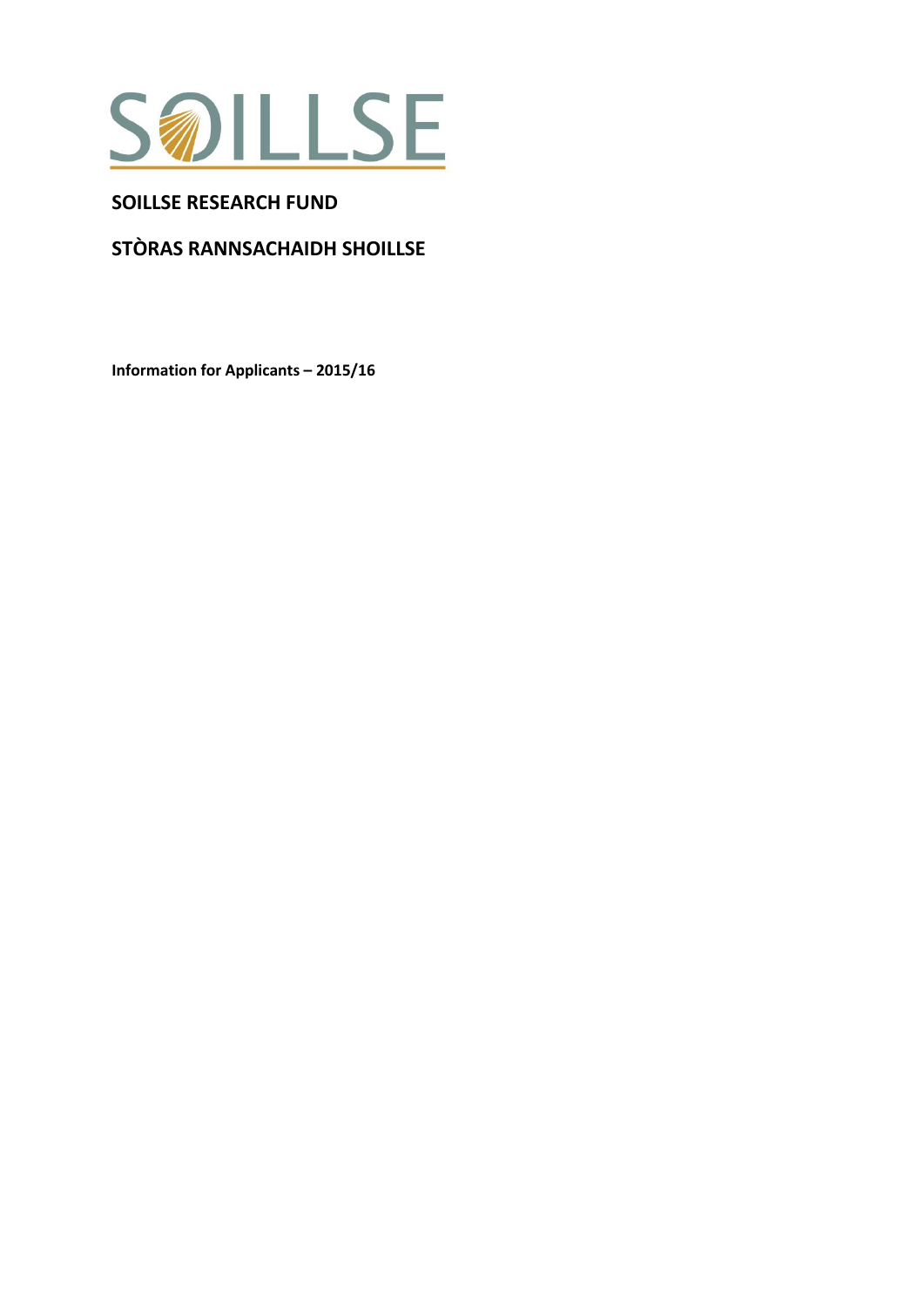## **STÒRAS RANNSACHAIDH SHOILLSE**

#### **Purpose of the Soillse Research Fund**

The Soillse Research Fund has been established to support small-scale research projects on Gaelic language development topics of relevance to the aims and objectives of Soillse. The principal aim of the fund is develop the research capacity of existing and potential researchers within the Soillse academic partnership. However, it is also expected that researchers from within the Soillse academic network will work on collaborative research projects with other Higher Education institutions and organizations/individuals who have an interest in the revitalization of Gaelic. Creating a collaborative research environment will enable knowledge exchange, develop research expertise and capacity and create a greater awareness of the dynamics of Gaelic development. Such a partnership will contribute to building Gaelic language-based research capacity by engaging individuals and groups in projects which they would otherwise have been unlikely to be able to participate in.

**The Soillse Research Fund will provide support for research projects up to the value of £3,000**. Each project will also need an additional 40% of match funding to the value of the grant received from the Soillse Research Fund. All research proposals will be considered as long as they relate to aspects of Gaelic language development. For example, research proposals can be submitted in relation to Gaelic acquisition and use in the community and the family; aspects of Gaelic identity and self-confidence, the appropriateness and impact of public policies as they relate to Gaelic; use of technology to support Gaelic development; Gaelic and new media technologies; and the application of Gaelic in learning environments and educational practices. Joint-applications for research funding from members of the Soillse academic partnership in collaboration with partners from across the public and private sectors are particularly welcomed.

In the 2015-16 round the fund will particularly welcome proposals that tie in with the Soillse Islands Gaelic Research Project, launching in September 2015. This is a multi-modal research project which will examine current language data, generate independent quantitative data, generate qualitative data and initiate a process of community consultation on language planning endeavours, with a view to establishing the process as an on-going concern and a monitoring process in support of effective language planning. The 7 modules are briefly indicated here:

• Module 1: Preparatory Module - Planning and Review phase and Establishing the Statistical Base: Detailed analysis of the language ability data in the national census as they pertain to na h-Eileanan Siar and the districts in the Isles coming within the scope of the project

• Module 2: Questionnaire-based survey administered in pre-schools to assess family language practice of infant age cohort

• Module 3: Demographic survey of the sociolinguistic dynamic in indicative Gàidhlig-speaking communities

• Module 4: Questionnaire-based quantitative survey of the language attitudes, reported abilities and practices and family sociolinguistic background of teenagers in the 4 secondary schools of the Isles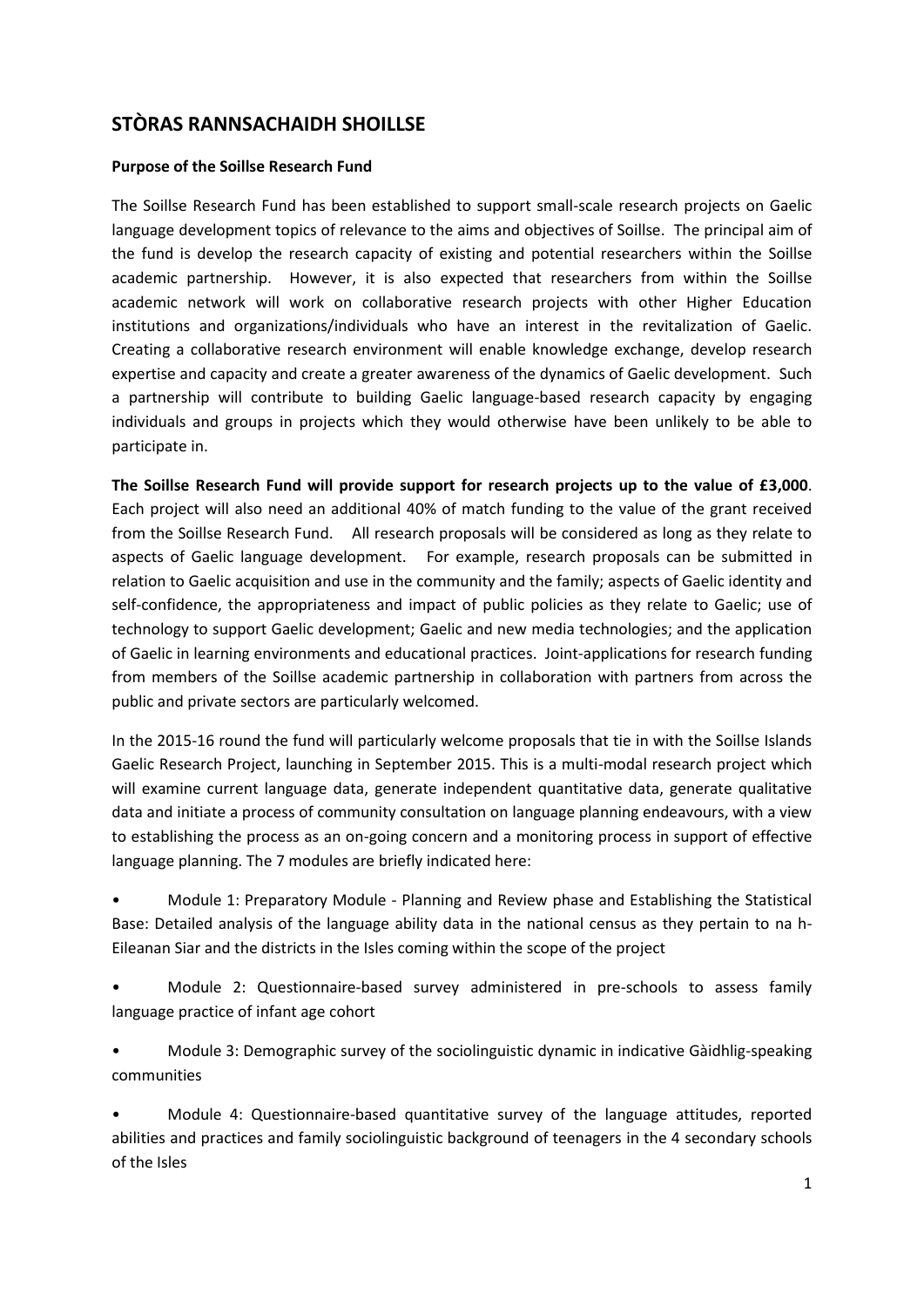• Module 5: Public and official consultation on language aspiration and policy concerns for the Isles

• Module 6: Integration of L1 and L2 language planning practices as a model for language initiatives in the Isles

• Module 7: The write-up, reporting and data dissemination phase will entail the publication of a detailed report and plan of action, backed up by a media strategy aimed at encouraging communal and institutional support for the proposed language planning initiatives.

## **About Soillse**

Soillse has been established in recognition of the strategic requirement to provide a much enhanced research capacity to inform public policy towards the maintenance and revitalisation of Gaelic language and culture.

If policy development and professional practice in relation to increasing the use of Gaelic in Scotland is to be informed, stimulated and influenced then there is a need for an enhanced and highly coordinated national research capability that will inform Scottish Government policies and priorities as well as the priorities of the National Plan for Gaelic.

## **A Partnership Approach**

Soillse is based around an academic partnership that comprises the University of the Highlands and Islands, Aberdeen University, Glasgow University and Edinburgh University. Sabhal Mòr Ostaig and Lews Castle College represent the research elements of UHI in the consortium.

The establishment of a meaningful partnership between the academic partners and the Gaelic communities of Scotland will also be a central element in ensuring the long-term success of Soillse.

## **Soillse Funding**

The total research funding allocated to Soillse is £5.29million. The Scottish Funding Council has invested £1.86million; Bòrd na Gàidhlig, £541,000 and Highlands and Islands Enterprise, £400,000. £2.49million of new and matched funding contributions will come from the academic partners participating in Soillse. Over the duration of the project, 9 PhDs will be recruited alongside the 5 Research Fellows. The project will also be supported by 3 international experts who will act as advisers/consultants to Soillse. In addition to the existing academic expertise within the partnership, Soillse has recruited a Research Professor and a Project Manager.

Soillse represents the largest ever investment in Gaelic-related research and a unique pooling of resources by the key academic Institutions that are involved.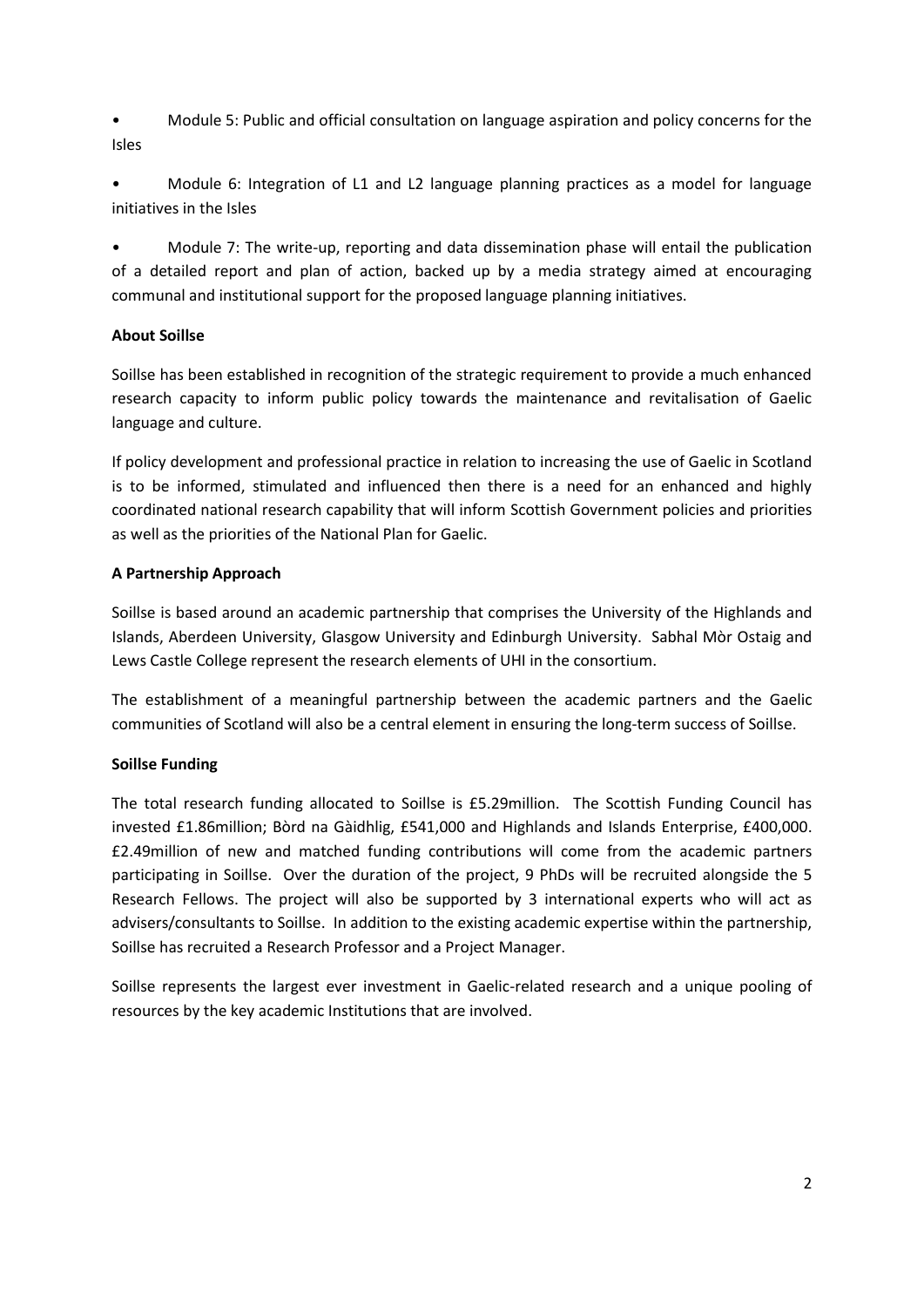## **Research Aims and Themes of Soillse**

Soillse aims to pool research capacity from across the participating academic Institutions to develop and establish:

- An international-quality research capability that will support, inform and influence policy at national and local levels in the effort to maintain and revitalise the Gaelic language in Scotland and beyond; and
- A powerful research network across the participating Scottish Higher Education Institutions, linking national researchers with expertise and interest in contemporary Gaelic language matters, with international minority language research Institutions.

Soillse has three primary research themes:

- Gaelic as a family and community language;
- Gaelic in education; and
- Assessment of the impact of public policies directed towards the revitalisation of Gaelic.

## **Who can apply for funding from the Soillse Research Fund?**

The main applicant seeking a Soillse research grant must have a registered bank account. All applicants must also demonstrate that the proposed research team has the ability to deliver on the objectives of the research within the proposed timescales. Potential research projects seeking funding must be related to the research aims and objectives of Soillse.

Applications for funding can be made by the following:

- All members of staff, including senior graduate/postgraduate students, of the Celtic and Gaelic Schools and Departments of the academic partners involved in Soillse.
- Collaborative projects where a Soillse academic partner is the lead applicant.
- Applications from any School/Department of a Higher Education Institution, out-with the Celtic and Gaelic Schools/Departments of the Soillse academic partners.
- Individuals/consultants in collaboration with, and where the main applicant is the Soillse academic Institution.

## **Who is ineligible for funding?**

Applications cannot normally be accepted from individuals or groups without a bank account, or private companies seeking a profit from the project.

#### **Projects eligible for assistance**

Research projects eligible for assistance must focus on a research question or a research capacity building/knowledge exchange exercise that is linked to one or more of the 3 main research objectives of Soillse. Each research proposal will be assessed against an agreed set of criteria to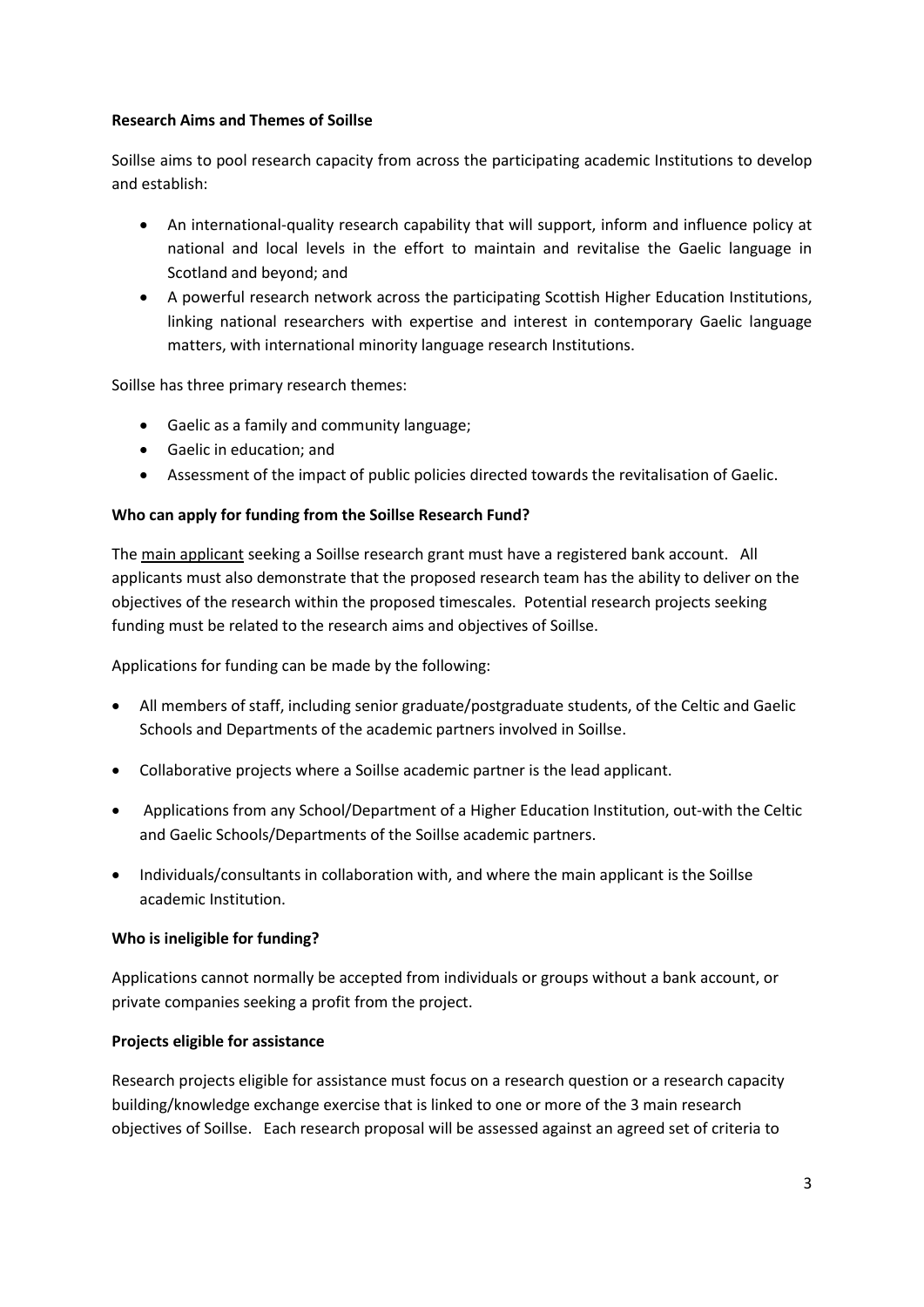ensure accountability and transparency in the decision making processes that will decide the research awards. The 4 criteria for assessing grant applications are:

| Criteria                                                                   | <b>Maximum Score</b> |
|----------------------------------------------------------------------------|----------------------|
| 1. Degree of research capacity-building inherent in the proposal           | Ь                    |
| 2. Originality, relevance and feasibility of research proposal             | 5                    |
| 3. Potential of project to lead to other Gaelic language research activity | 5                    |
| 4. Gaelic language capability of research team                             | 4                    |

## **Projects that will not receive funding**

Research projects that will not ordinarily expect to be supported include the following:

- Gaelic language research projects already being funded through other sources.
- Gaelic language research projects which have already been established.
- Retrospective projects costs.

 $\overline{a}$ 

## **Maximum amount of funding to be awarded**

Applications are invited for funding up to a maximum of £3,000 per project. Each project proposal must also include an additional 40% of match funding<sup>1</sup>. The match funding element can include: additional finance from another source, the value of university staff time associated with the project, the value of the use of any university facilities associated with the delivery of the project and/or any other relevant input that will contribute to the completion of the research project.

<sup>&</sup>lt;sup>1</sup> For example, a project seeking grant funding of £3,000 will require a match funding element of £1,200 making a total project value of £4,200.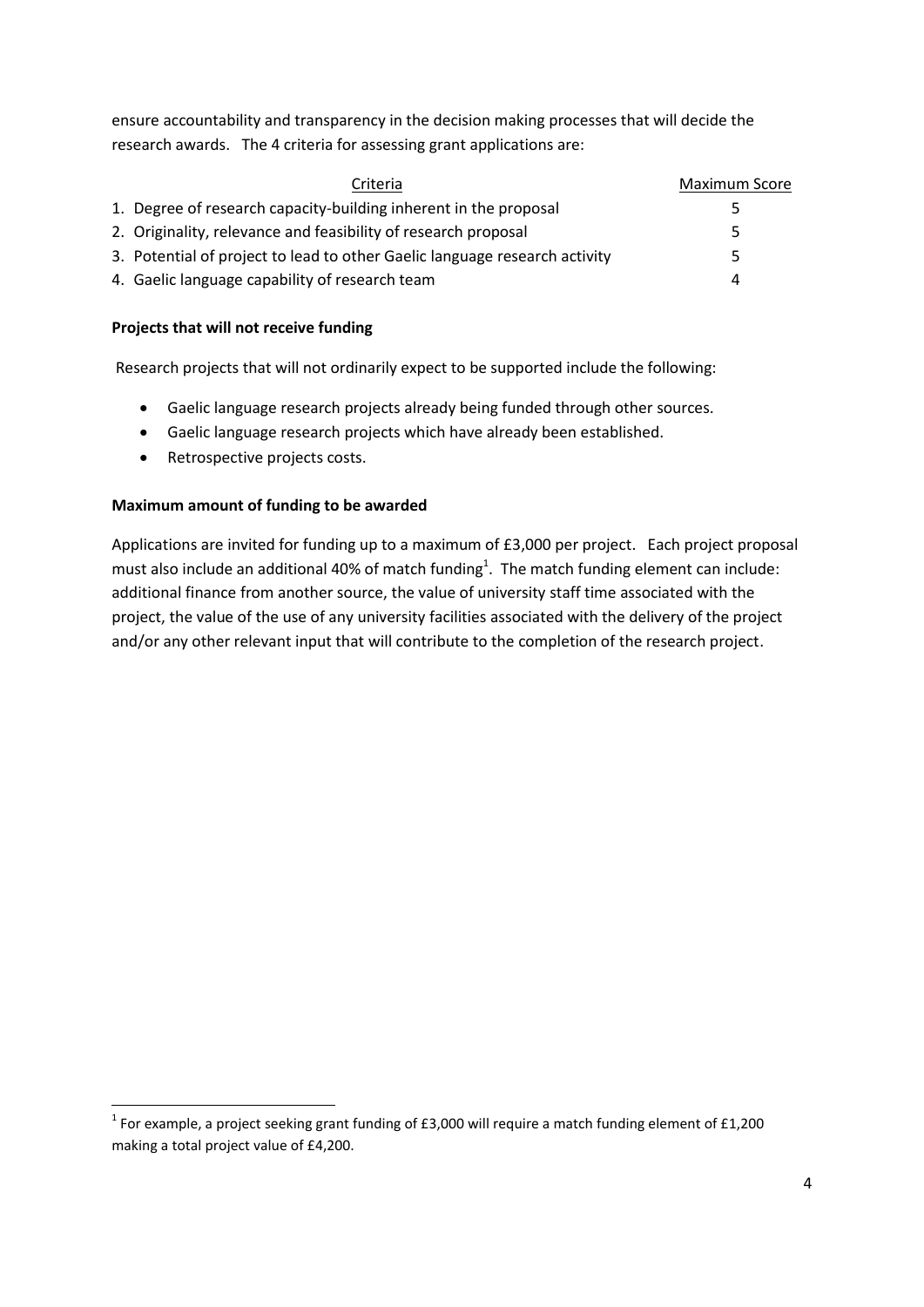## **Does Gaelic have to be part of the research project?**

The project team must include members who can speak Gaelic.

#### **Decision on research funding awards**

Soillse will inform applicants of the outcome of their application by 29/02/16.

#### **Use of research awards**

The funding awarded must be used specifically for the research project for which the award is being made. Awards made under the Soillse Small Research Scheme must not be utilised for match funding and/or leverage against other research projects/other applications for funding being made by the applicant.

## **Will there be other opportunities to apply to the research fund?**

A further round may be announced in 2016, but is not guaranteed.

## **Information required during the timescale of the project**

Soillse will require a progress report and an end of project report once the research is completed. Soillse staff may also contact applicants once the research project is underway for informal updates on progress

## **Research plan, timescale and outcomes**

Proposals should set out a clear research plan for a 8-month project which minimally specifies:

- Aims and rationale of the proposed research
- Month by month progress plan
- Procedures for the collection and analysis of data
- Brief profile of each member of the research group, and their roles within the project
- Nature of matched funding (e.g. financial input; use of office space, equipment and facilities ….)
- Financial plan (e.g. covering fees for project members, travel & subsistence …)
- Ethical procedures, e.g. protecting the anonymity and rights of those who provide data for the project; obtaining of informed consent from respondents …)

By the end of Week 20 of the project a *Progress Report* should be submitted to enable the Soillse Management Team to monitor progress and offer constructive feedback.

A *Draft Final Report* of approximately 5,000 -7,000 words should be submitted by the end of the 8 month project. The Management Team will read and offer further feedback on this, with a view to the report's being published on the Soillse website.

#### **Closing date for applications**

The closing date for completed applications is 31/01/16. No applications will be considered for this round of research proposals after this date.